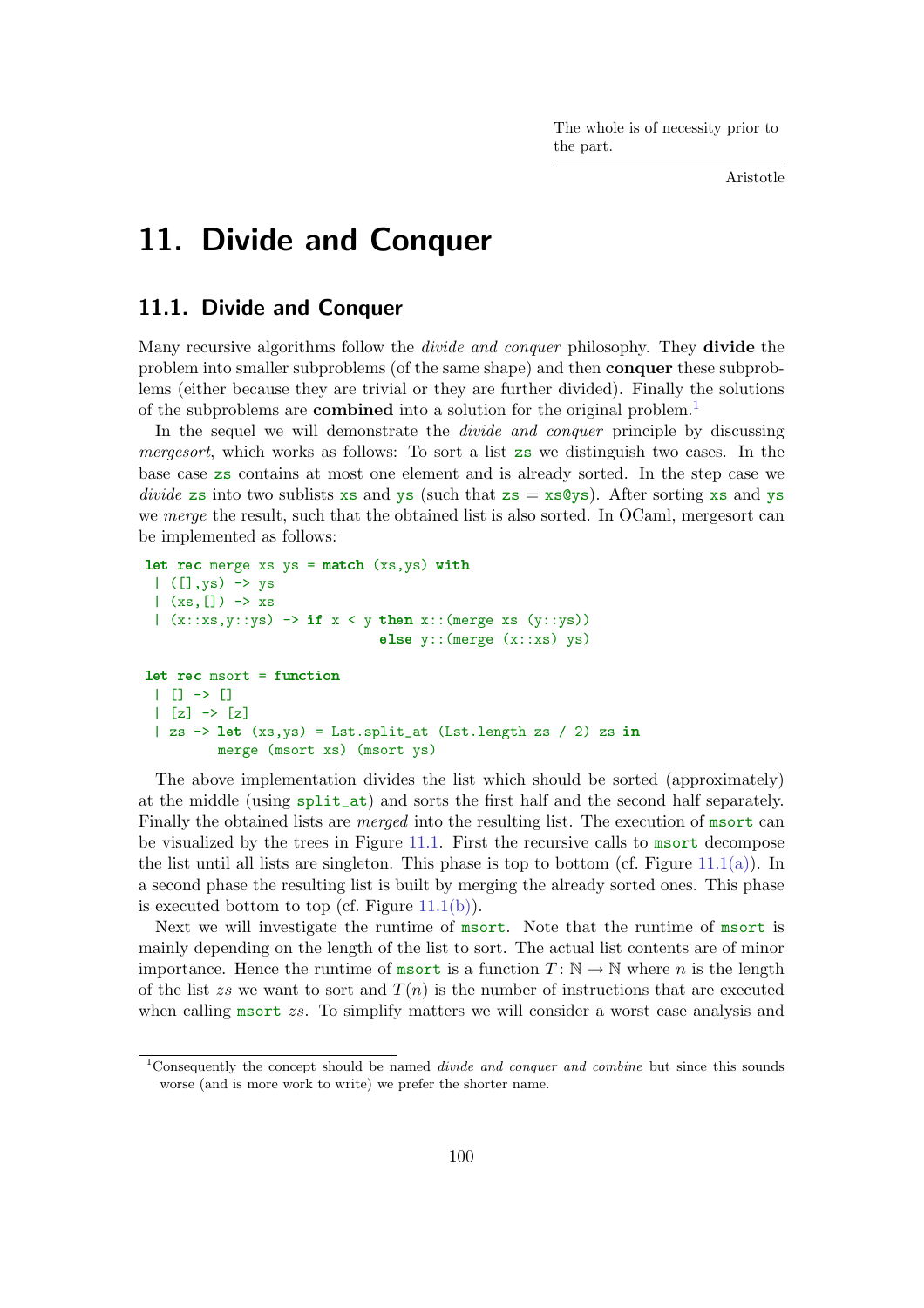

Figure 11.1.: Evaluation of msort [3;1;2;4;3].

study the *asymptotic* runtime only.<sup>2</sup> We will use standard O-notation for this. Hence we are looking for a function  $f: \mathbb{N} \to \mathbb{N}$  such that  $T \in O(f)$ . Sometimes we are interested in tight upper bounds on  $T(n)$  and then write  $T \in \Theta(f)$ .

The runtime of a divide and conquer algorithm can always be computed by summing up the runtime for each of the steps to divide the problem, to conquer the subproblems, and to combine the solutions. We investigate each of the steps below for our implementation of msort:

- divide: We divide the original list of length  $n$  into two lists. We used the function split\_at for this purpose. Looking at the implementation of split\_at we see that this part can be done in  $O(n)$  time. Hence the runtime of *divide* is  $O(n)$ .
- *conquer*: Here we must consider two cases. If we have an empty or a singleton list, then this list is already sorted and we can just return it. Hence in this case we have constant runtime, i.e.,  $O(1)$ . In the other case we *conquer* each of the two lists (obtained from divide). Note that split\_at produced two sublists, each of length (approximately)  $\frac{n}{2}$ . To sort one of them we need time  $T(\frac{n}{2})$  $\frac{n}{2}$ ) and hence for both of them we obtain a runtime of  $2T(\frac{n}{2})$  $\frac{n}{2}$ ). Hence in this case *conquer* runs in time  $2T(\frac{n}{2})$  $\frac{n}{2}$ ).
- *combine:* Finally we need to *combine* the two sorted lists into a single sorted list (using merge). Since both of these lists are of length  $\frac{n}{2}$  and one element of either list is removed in each recursive call, merge runs in time  $O(n)$ .

Hence for msort the function  $T$  can be given as follows (for some constant  $c$ ):

$$
T(n) = \begin{cases} c & \text{if } n \leq 1\\ 2T(\frac{n}{2}) + cn & \text{otherwise} \end{cases}
$$
 (11.1)

<sup>&</sup>lt;sup>2</sup>Here *asymptotic* means that we are not interested in the exact number of operations msort executes but in the order of the performed operations.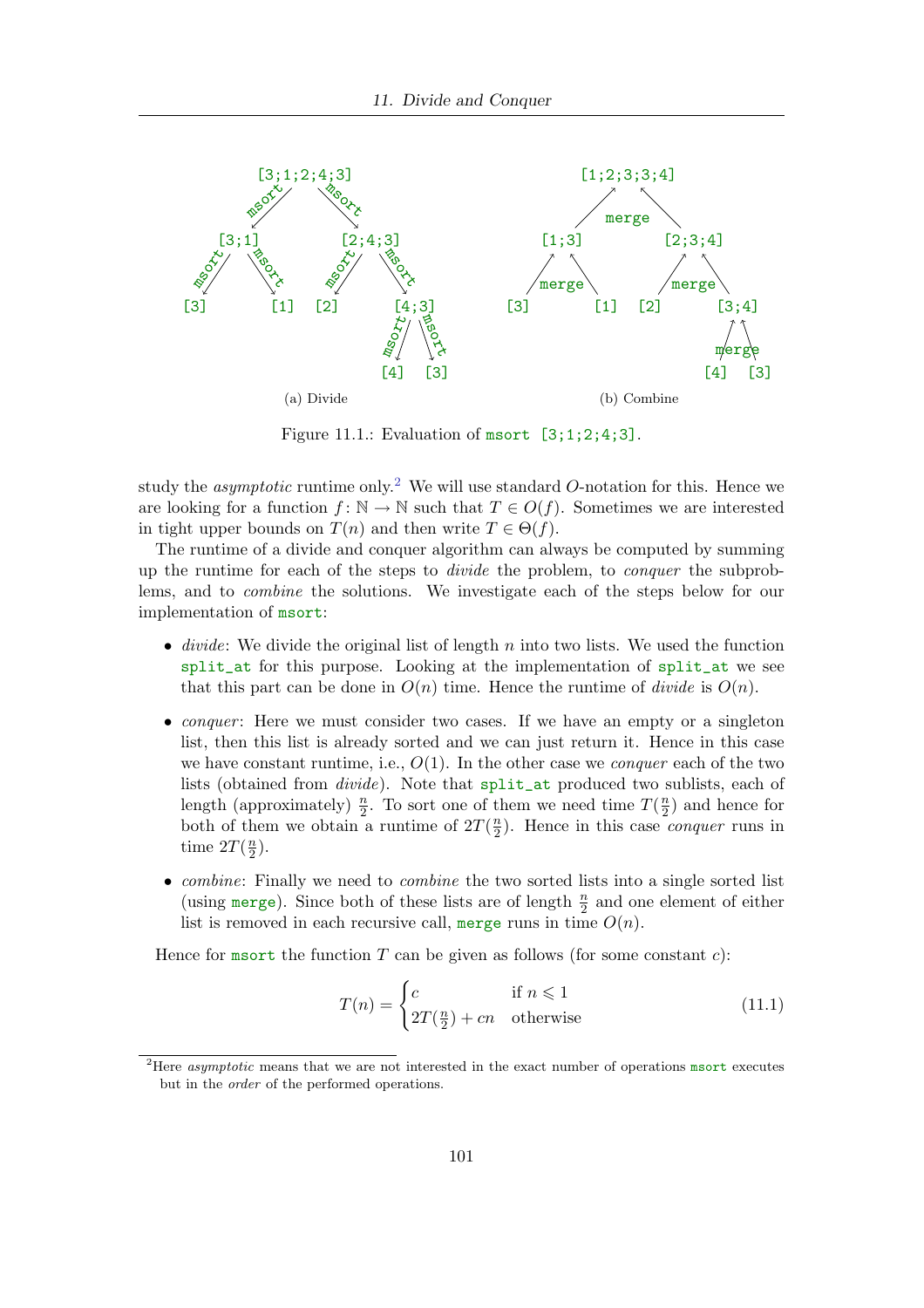

Figure 11.2.: A tree for the recurrence  $(11.1)$ .

The case  $n \leq 1$  will be called the base case (in contrast to the step case). Note that  $2T(\frac{n}{2})$  $\frac{n}{2}$ ) is the time needed for *conquer* while cn is the accumulated time for *divide* and *combine.* Equations of the form  $(11.1)$  are called *recurrence equations* or just *recurrences*. Note that the recurrence (11.1) does not yet give a bound on the runtime of msort. However, we can use it to compute such a bound. We unfold recurrence (11.1) recursively and obtain a binary tree (see Figure 11.2). For ease of discussion we assume that  $n$  is a power of 2, i.e.,  $n = 2^k$  for some  $k \in \mathbb{N}$ , and hence the tree is perfect (see Section 6.1.2). Each node corresponds to a call to msort and we label the node by the runtime needed for the phases *divide* and *combine*. At the root node we split a list of length n into two sublists (*divide*) and then merge the sorted lists, each of length (approximately)  $\frac{n}{2}$  $(combine)$ . Hence this node gives runtime  $cn$ . The two recursive calls (on lists of length  $\overline{n}$  $\frac{n}{2}$ ) give runtime  $c \frac{n}{2}$  $\frac{n}{2}$  each, so together also yield cn. This actually holds for each *level* of the tree. Note that the bottom level of the tree has  $n$  nodes since we started with a list of length n. So how many levels are there? Or stated differently: What is the height of the tree? From Exercise 11.1 we obtain that there are  $\lg n + 1$  levels and hence  $T(n) \leqslant cn \times (\lg n + 1) \in O(n \lg n)^{3}$ 

There are several ways to solve recurrence equations, but for the ones we meet in this course unfolding the tree will suffice. In general the runtime of a divide and conquer algorithm can be given as

$$
T(n) = \begin{cases} c & \text{base case} \\ aT(\frac{n}{b}) + D(n) + C(n) & \text{step case} \end{cases}
$$
 (11.2)

Here *a* is the number of subproblems that must be conquered in the step case and  $\frac{n}{b}$ is the size of each of these problems. Furthermore the time needed to divide  $(D(n))$ the problems and to combine  $(C(n))$  the solutions must be added. For msort above we have  $a = b = 2$ , but there exist many other problems where a and b are different from

<sup>&</sup>lt;sup>3</sup>By lg *n* we abbreviate  $\log_2 n$ .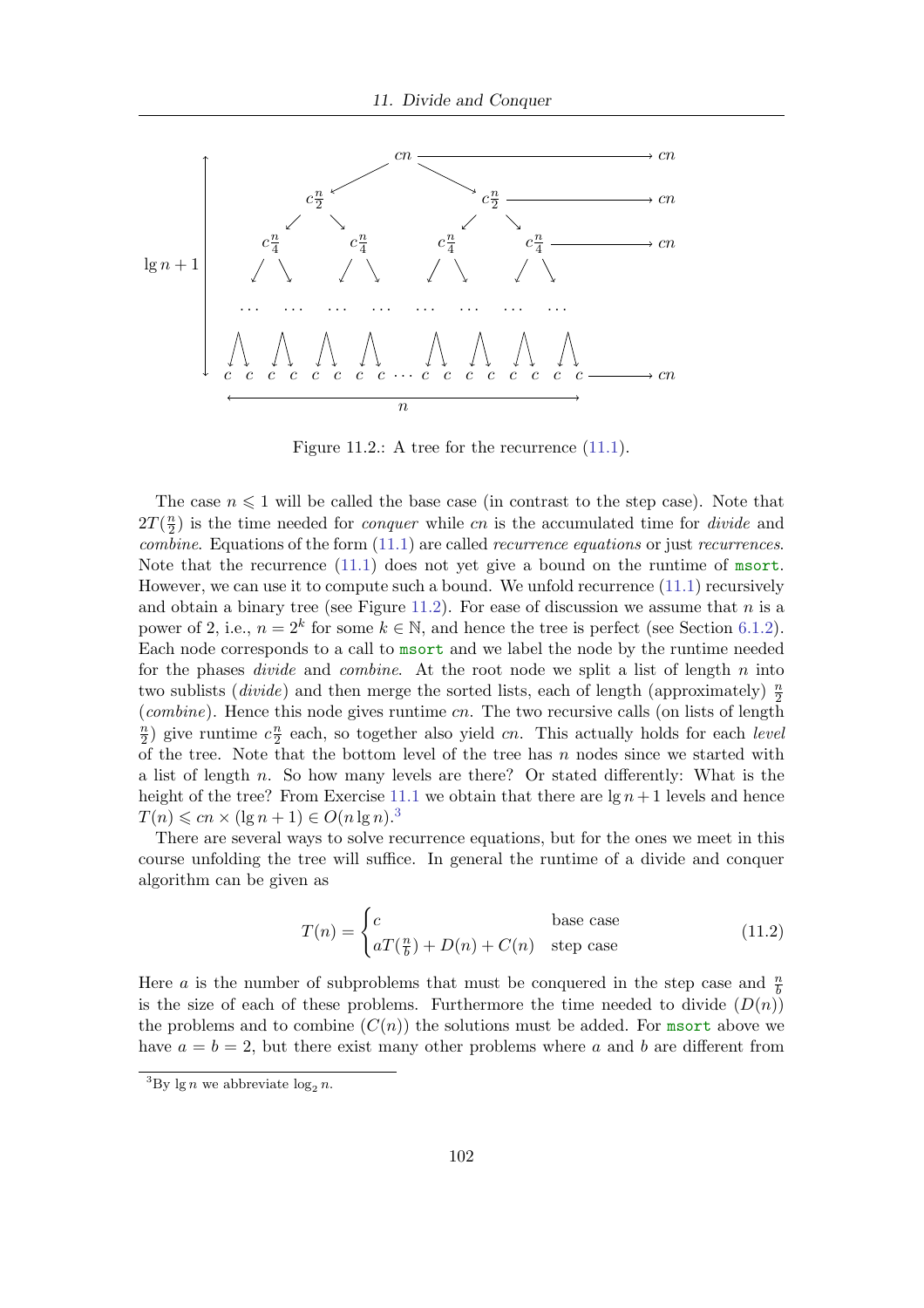two (and even different from each other). Note that  $D(n) + C(n)$  tells us how costly a single function call is, whereas  $\alpha$  gives us the number of recursive function calls we have to consider. However, the problems treated recursively are smaller  $(\frac{n}{b})$  $\frac{n}{b}$ ), which we must take into account.

To get an even simpler form of recurrence equations we often collapse the cases for dividing problems, combining solutions, and the base case. Then a recurrence equation reads as follows:

$$
T(n) = aT(\frac{n}{b}) + f(n)
$$
\n(11.3)

Here  $a, b \in \mathbb{N}$  and  $f: \mathbb{N} \to \mathbb{N}$  is an asymptotically positive function. Often we do not need to solve recurrence equations on our own, but we can use the *Master Theorem*, which tells us how the solutions look like in many cases. Basically, we compare the cost for a single function call  $(f(n))$  with the number of nodes in the last level of the tree  $(n^{\log_b a},$  which estimates the number of recursive calls needed if  $b > 1$ ). If the cost for a single call is significantly smaller than the number of recursive calls  $(f(n) \in O(n^{\log_b a - \epsilon}),$ then the latter determines the overall complexity. This corresponds to the first case in the theorem. The reasoning for the third case is analogous. In the second case the cost of one function call approximately equals the number of recursive calls and hence the reasoning is similar as in Figure 11.2, explaining the additional factor  $\lg n$ .

**Theorem 11.1 (Master Theorem).** Let  $a \ge 1$ ,  $b > 1$ , and  $T(n)$  as in (11.3). Then

- 1.  $T(n) \in \Theta(n^{\log_b a})$  if  $f(n) \in O(n^{\log_b a \epsilon})$  for some  $\epsilon > 0$ .
- 2.  $T(n) \in \Theta(n^{\log_b a} \lg n)$  if  $f(n) \in \Theta(n^{\log_b a})$ .
- 3.  $T(n) \in \Theta(f(n))$  if  $f(n) \in \Omega(n^{\log_b a + \epsilon})$  for  $\epsilon > 0$  and  $af(\frac{n}{b})$  $\left(\frac{n}{b}\right) \leqslant cf(n)$  for some  $c < 1$ and sufficiently large n.

Since for msort we have  $a = b = 2$  and  $f(n) \in \Theta(n)$ , the Master Theorem (case 2) applies and yields  $T(n) = \Theta(n \lg n)$ .

We have seen that for many divide and conquer algorithms we can easily conclude their runtime by just checking if the Master Theorem applies. But this is far from being the only benefit. Another nice fact about recursive algorithms is that proving their correctness is usually easier than when considering loops since induction can be applied. In the exercises you are asked to prove the correctness of msort (see Exercise 11.3). Have you ever tried to prove bubblesort correct?

# 11.2. Dynamic Programming

Dynamic programming is a technique that prefers recalling over recomputing. To this end it stores the results of subproblems and just looks the result up instead of recomputing it. Clearly, storing the results for subproblems will need additional memory. Not all divide and conquer problems are equally well-suited for dynamic programming. Those where it is necessary to solve many (identical) subproblems frequently will benefit more than problems where all subproblems look (fairly) different. Another important issue is that the lookup of a result should be drastically cheaper than the recomputation of a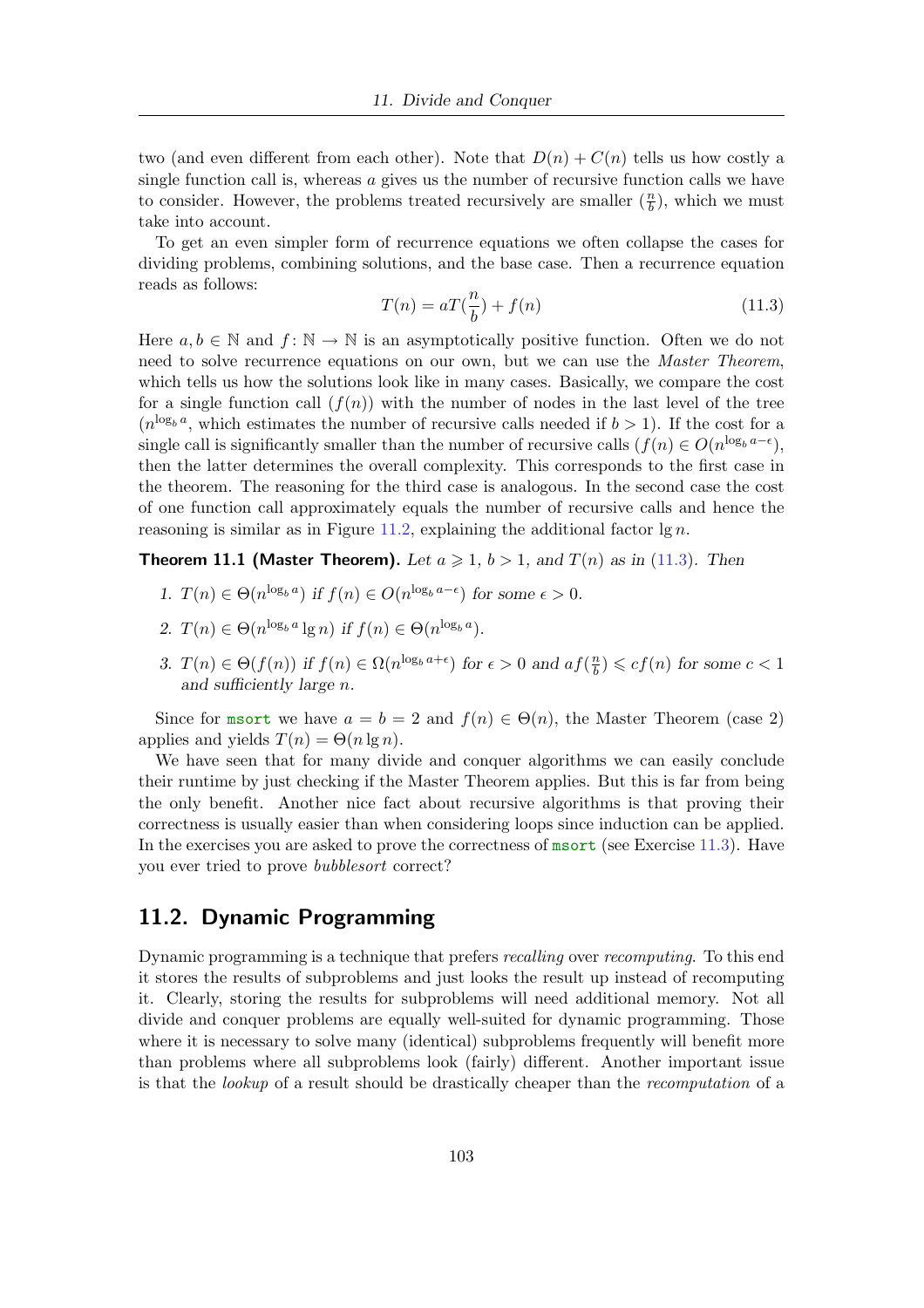result. In practice one typically uses data structures that allow a lookup in constant or logarithmic time. In the imperative world this typically holds for hash tables (lookup is possible in constant time if there is at most one element in each bucket) whereas in the functional setting often binary search trees (lookup is possible in logarithmic time if the tree is balanced) are used. Since theory is pretty independent from such implementation matters we will refer to it in the sequel just as  $(lookup)$  table and assume that operations such as insertion (add) and lookup (find) are sufficiently efficient. We will use the interface to a lookup table shown in Listing 11.1.

```
type ('a,'b) t
val empty: ('a,'b) t
val mem: ('a, 'b) t -> 'a -> bool
val find : ('a, 'b) t -> 'a -> 'b
val add : ('a,'b) t -> 'a -> 'b -> ('a,'b) t
```
Listing 11.1: Lookup.mli

The type of a lookup table is  $(2a, b)$  t where 'a is the type for the keys and 'b the type for the *values* associated with the keys. The constant empty returns an empty table. The function mem t k checks if table t contains a binding for the key k. If so, then find t k returns the value v associated to k in table t. Finally, add t k v adds a new binding  $(k, v)$  to table t and returns the new table.

#### 11.2.1. Fibonacci Numbers

We have already seen that the straightforward implementation of the Fibonacci function is inefficient, since  $f$  ib n results in approximately  $2^n$  recursive calls. To overcome this exponential growth we will dynamically program (hence the name) a table, where for each m (here  $1 \leq m \leq n$ ) we have two cases. If we did not yet consider m we compute fib m and add as a binding for m the value of fib m to the table. If m has already been considered, then we just look up the binding, i.e.,  $fib \, m$ , in the table. To store the table linear space is needed but now it is possible to compute fib  $m$  in linear time. An implementation of the Fibonacci numbers using dynamic programming can be done as follows:

```
let fib_dp n =let rec fib t n =if Lookup.mem t n then t
 else if n < 2 then Lookup.add t n 1
 else
  let t = fib t (n-1) in
  let t = fib t (n-2) inlet r = Lookup.find t (n-1) + Lookup.find t (n-2) in
  let t = Lookup.add t n r in
   t
 in Lookup.find (fib Lookup.empty n) n
```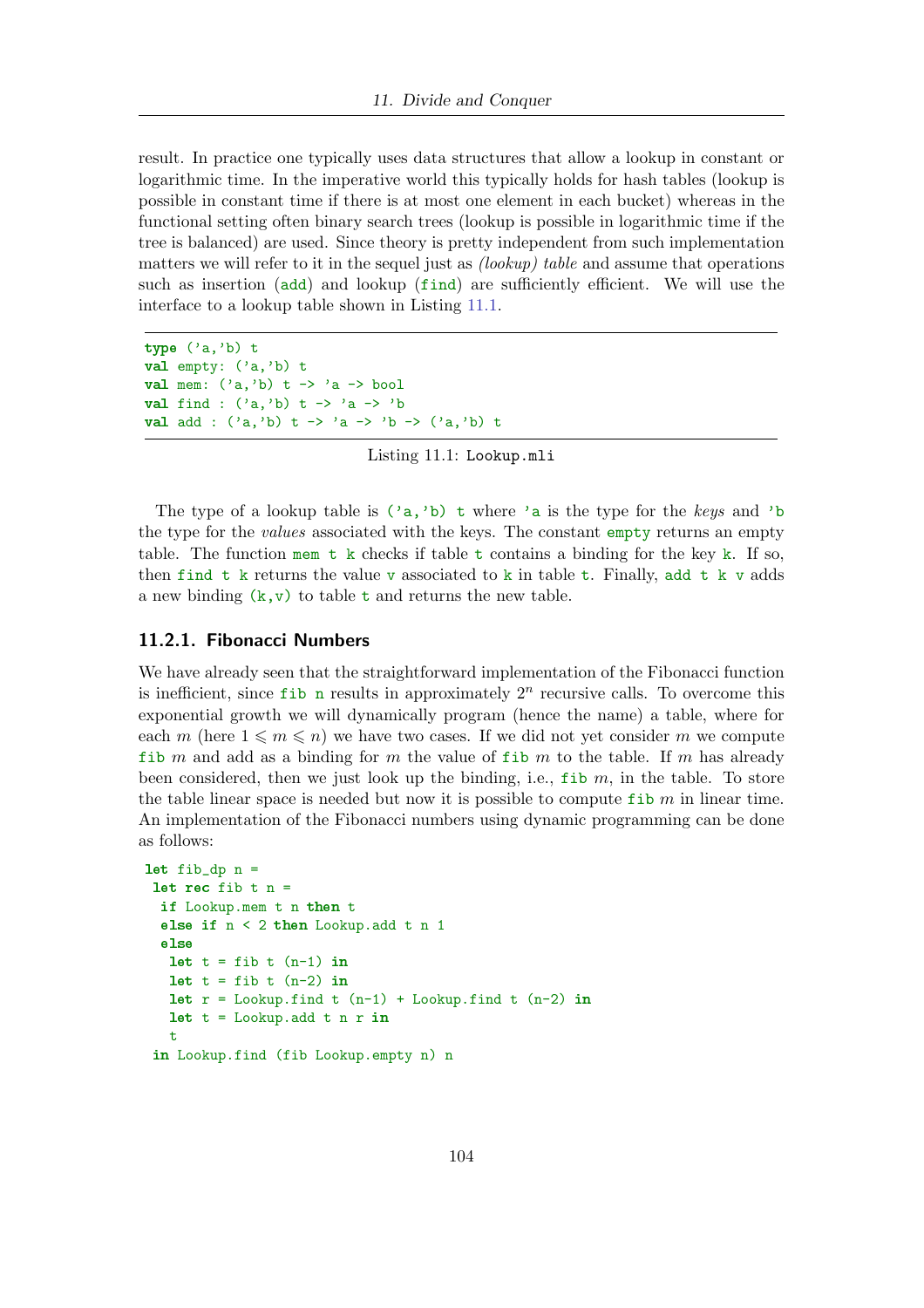The differences to the original implementation are as follows: The (inner) fib function now has an additional parameter  $t$ , which is a lookup table that will finally contain all Fibonacci numbers as bindings. Hence fib now returns a lookup table instead of a single Fibonacci number. The first thing fib checks is if it has already computed the Fibonacci number for the current parameter  $n$ . In this case the binding is already in the table and it can be returned without changes. If there is no binding yet for  $n$  then we have to add it. This is easy in the base case  $(n < 2)$ . In the step case we first get the (updated) tables for the recursive calls to  $n-1$  and  $n-2$ . Now the table contains bindings for the  $(n-1)$ -st and the  $(n-2)$ -nd Fibonacci numbers which we can just lookup in the table to compute the  $n$ -th Fibonacci number, which we finally add to the table before we return it. Since fib Lookup.empty n returns a table containing the first n Fibonacci numbers the last line then looks up the n-th Fibonacci number.

We have seen that dynamic programming allows to reduce exponential runtime to polynomial runtime while the additional memory needed is only linear (in the size of the input).

#### 11.2.2. Optimal Rod Cutting

Another example demonstrating the benefit of dynamic programming is the Optimal Rod Cutting problem. This problem comes as an *optimization* problem. We are given a rod of length n and a table of prices  $p_i$  for  $1 \leq i \leq n$  where  $p_i$  is the price for a rod of length i. The question is to maximize the profit when cutting a rod of length n into pieces. Consider the following example.

**Example 11.1.** Given the following table

| $\boxed{\text{length } i \mid 1 \quad 2 \quad 3 \quad 4 \quad 5 \quad 6 \quad 7 \quad 8 \quad 9 \quad 10}$ |  |  |  |  |  |
|------------------------------------------------------------------------------------------------------------|--|--|--|--|--|
| price $p_i$   2 3 5 5 8 12 12 15 15 17                                                                     |  |  |  |  |  |

What is the maximum price that can be obtained when cutting a rod of length 10? Later on we will see that the answer is 20 for this instance. Note that for simplicity we are currently not interested in how to cut the rods to obtain this answer.

We will solve the optimal rod cutting problem recursively. Let  $r_i$  (for  $1 \leq i \leq n$ ) be the optimal solution for a rod of length  $i$ . Then

$$
r_n = \max_{1 \le i < n} \{ p_n, p_i + r_{n-i} \} \tag{11.4}
$$

This formula says that for an optimal solution we either do not cut at all  $(p_n)$  or take the maximum sum of  $p_i$  (which is not cut further) and  $r_{n-i}$  (which is an optimal solution for a smaller problem). We can implement the above formula as follows:<sup>4</sup>

```
Let price ps i = if i <= Lst.length ps then Lst.nth ps (i-1) else 0
```
let rec cut ps  $n =$ if  $n = 0$  then 0

<sup>&</sup>lt;sup>4</sup>Note that the original problem is restricted to rods for which a price is specified. The implementation is slightly more general by assigning a price of zero to rods which are too long, i.e., ones that we cannot sell.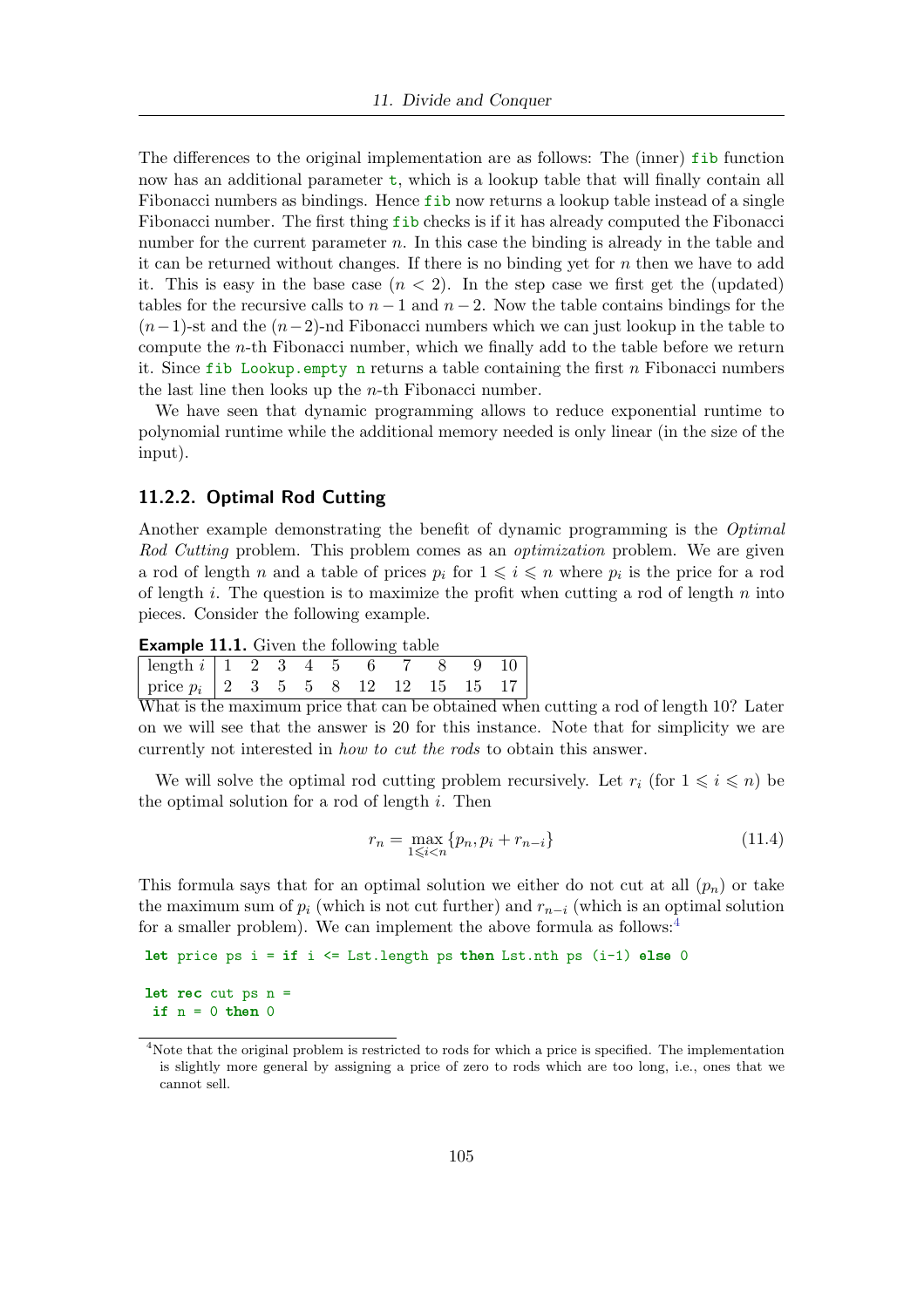```
else
let f i q = max q (price ps i + cut ps (n-i)) in
Lst.foldr f (price ps n) (IntLst.range 1 n)
```

```
let ps = [2;3;5;5;8;12;12;15;15;17]
```
Here price ps i returns the price for a rod of length i and cut implements the formula (11.4) for a price list ps. Now cut ps  $10 = 20$  can be computed in almost no time but the call cut ps 30 already seems to take forever. The reason is that the same problems are solved again and again. We can remove the bottleneck similar as for the Fibonacci numbers by dynamic programming. The result looks as follows:

```
let cut_dp ps n =
let rec cut t ps n =if Lookup.mem t n then t
 else if n = 0 then Lookup.add t n 0
 else
  let t = Lst.foldr (fun i t \rightarrow cut t ps (n-i)) t (IntLst.range 1 n) in
  let f i q = max q (price ps i + Lookup.find t (n-i)) in
  let r = Lst.foldr f (price ps n) (IntLst.range 1 n) in
  Lookup.add t n r
in Lookup.find (cut Lookup.empty ps n) n
```
The (inner) cut function is almost the same as before. The main difference is that we first update the lookup table before computing the optimal value r for a rod of length n.

We observe that  $rod_dp \ 30 = 60$  is now computed almost instantaneously. While rod\_dp is significantly faster than rod it might not be satisfactory because an optimal solution does not yet tell us *how* the rod should be cut. Adding this information is the task of Exercise 11.10.

#### 11.2.3. Beans and Bowls

Consider a bowl containing black and white beans. We may replace beans by the following laws:

- 1. Replace two black beans by a single white bean.
- 2. Replace two white beans by a single black bean.
- 3. Replace a black and a white bean by a single white bean.

These laws can be written more concisely as *rewrite rules*<sup>5</sup>

•• → ◦ ◦◦ → • •◦ → ◦ ◦• → ◦

Now we face the following question: Starting with a bowl containing 150 black and 75 white beans can the color of the last bean be predicted? In other words the question is if we always end up with either a white or a black bean (independent from how we replace the beans).

 ${}^{5}$ Here we use two rewrite rules for the last law to show that the order of the beans does not matter.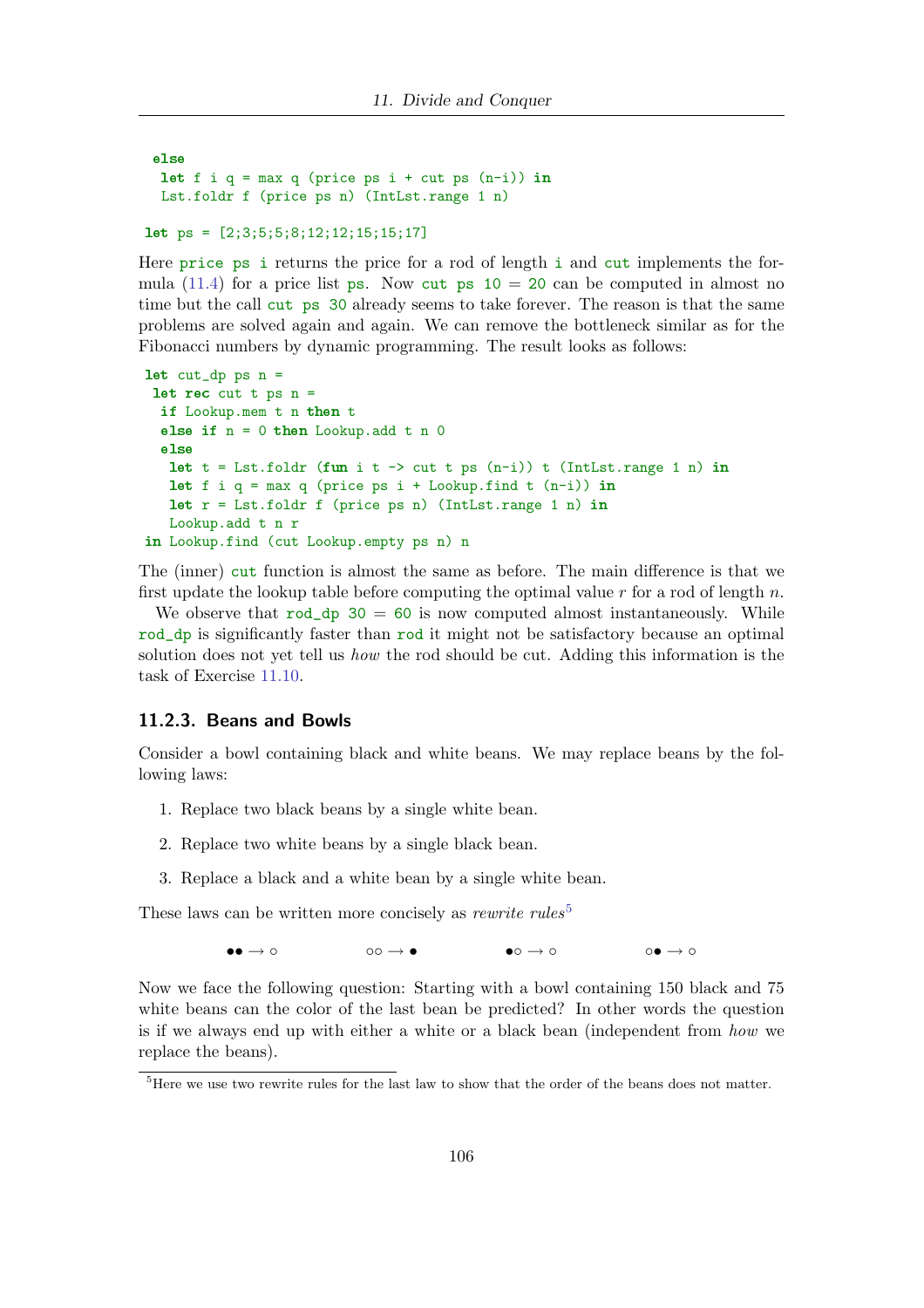First we tackle the problem with a naive algorithm that just tries all possibilities. We write a function beans : int  $\rightarrow$  int  $\rightarrow$  (bool  $*$  bool) which takes two integers (number of black and white beans, respectively) and returns a pair of booleans. Here the first component is true if and only if it is possible to end up with a black bean and the second component indicates if we can end up with a white bean (it might be that both possibilities come true). The function can then be implemented as follows:

```
let rec beans b w =if b = 1 && w = 0 then (true, false)
 else if b = 0 && w = 1 then (false, true)
 else if b < 0 || w < 0 then (false, false)
 else
  (b=2) (w+1) \langle |(beans (b+1) (w-2)) \langle| |>
  (b=1) w)
```
Here the operator  $\langle |\rangle$  is a logical or on pairs, defined as

 $let (\langle|>rangle) (b1,w1) (b2,w2) = (b1 || b2,w1 || w2)$ 

However, while e.g., beans 5 5 shows that for some starting configurations it is possible to end up with a black or a white bean the call beans 150 75 does not terminate within reasonable time. The reason is that similar instances of the problem are considered over and over again (see Exercise 11.11). To overcome this bottleneck we use dynamic programming. In the function beans\_dp we first fill the table (with the inner beans function) and then we can access the result for a concrete configuration.

```
module L = Lookup
```

```
let beans_dp b w =let rec beans t b w =if L.mem t (b,w) then t else
 if b = 1 && w = 0 then L.add t (b,w) (true, false)
 else if b = 0 && w = 1 then L.add t (b,w) (false, true)
 else if b < 0 || w < 0 then L.add t (b,w) (false, false)
 else
  let t = beans t (b-2) (w+1) in
  let t = beans t (b+1) (w-2) in
  let t = beans t (b-1) w in
  let r = L.find t (b-2, w+1) < | |> L.find t (b+1, w-2) < | |> L.find t (b-1, w) in
   L.add t (b,w) r
 in L.find (beans L.empty b w) (b,w)
```
And indeed, if we start with 150 black and 75 white beans the outcome can either be a black or a white bean. Note that the call beans\_dp 150 75 does not return immediately (On a contemporary laptop it takes about a second). To understand this (shockingly slow) execution we first take a look at the search space. The call beans\_dp 150 75 requires 19,138 entries in the lookup table and from Exercise 11.13 we obtain that in general the lookup table (computed for the call beans  $\Delta p$  m n) is quadratic in  $m + n$ . Hence the runtime of beans\_dp will be (at least) quadratic. The overall runtime also depends on the implementation of the Lookup module. Ours is based on binary search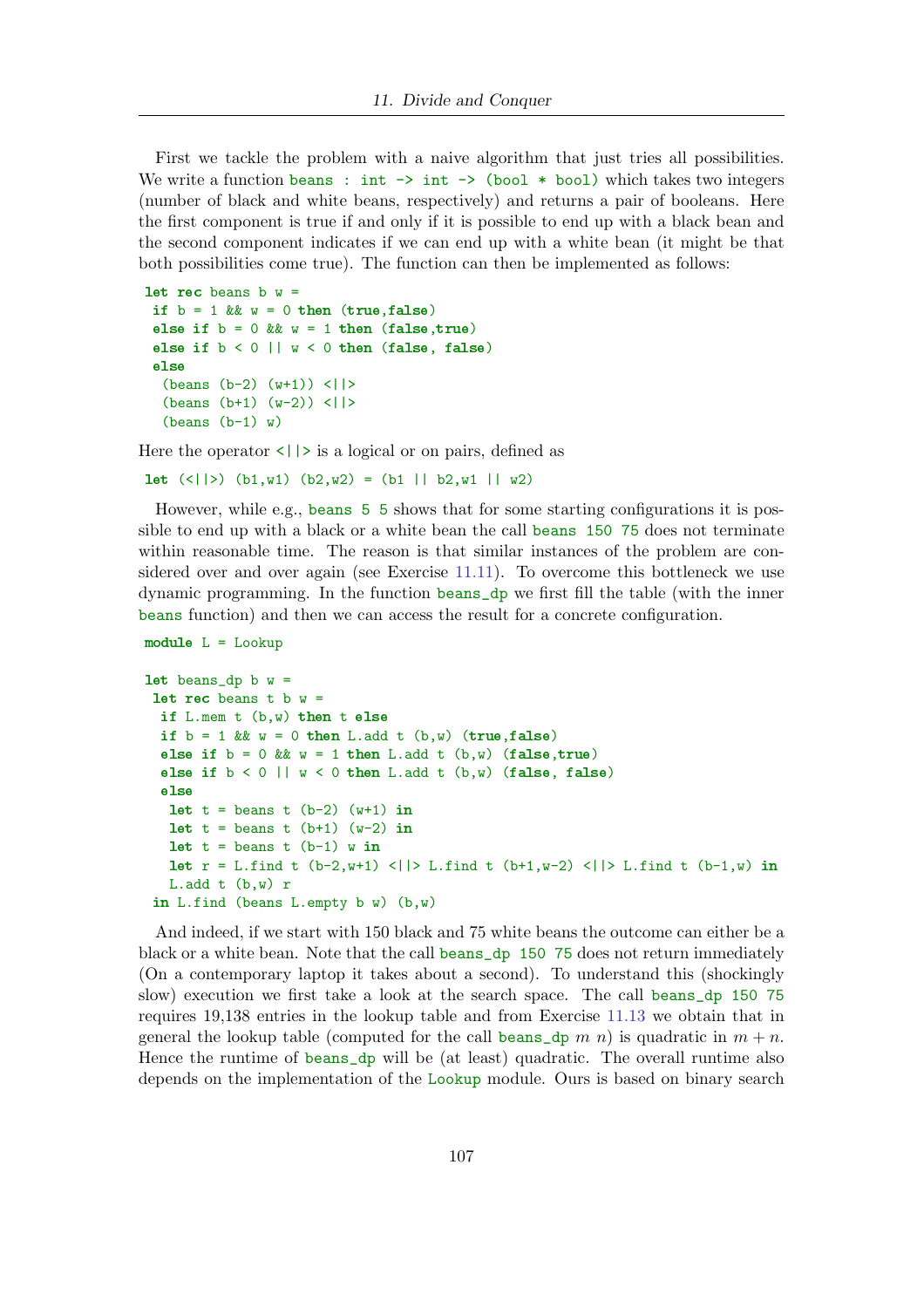trees, where mem and find have logarithmic runtime (if the tree is balanced, otherwise the runtime is linear). Hence the overall runtime of beans  $\Delta p$  will be between  $O(n^2 \cdot \log n)$ and  $O(n^3)$ .

# 11.3. Chapter Notes

This chapter builds on Chapter 4 (divide and conquer) and Chapter 15 (dynamic programming) from [4].

While *divide and conquer* techniques are not restricted to functional programming they often appear in this programming paradigm due to the heavy use of recursion. The principle itself is much older, however. Already in 1805 Carl Friedrich Gauss presented a fast Fourier transformation algorithm where the problem is divided into smaller subproblems whose solutions are combined. Recurrence equations have already been studied by Fibonacci in the 13th century.

While *dynamic programming* is a simple idea itself, it took until the 1950's to properly study the underlying mathematics. The idea of dynamic programming sometimes is also referred to by the name memoization. Note that some other (functional) programming languages have memoization already built in (e.g. Haskell).

There are many other real world problems where an efficient implementation is possible using dynamic programming. We mention an important one which is finding longest common subsequences of two strings. This is used in DNA analysis to determine the similarity of two genes. Other problems that benefit from dynamic programming are discussed in the exercises.

## 11.4. Exercises

**Exercise 11.1.** Consider a perfect binary tree where the last level has n nodes. Show that the tree has  $\lg n + 1$  levels, i.e., height  $\lg n + 1$ .

Hint: How many nodes does the tree have? Lemma 6.5 might be helpful.

Exercise 11.2. Prove the following claim by induction:

If xs and ys are sorted lists then merge xs ys is a sorted list.

Hint: Which kind of induction is useful?

**Exercise 11.3.** Show by structural induction on lists that for all lists zs the result of msort zs is a sorted list.

Hint: You can assume the claim in Exercise 11.2.

Exercise 11.4. Consider a different implementation of msort where the list zs is split differently, i.e.,  $(xs,ys) = (lst.hd zs, List.tl zs)$ . Is the (worst case) runtime affected by this change?

**Exercise 11.5.** Write a function qsort, which implements *quicksort*. Hint: For a non-empty list select the head element as pivot.

**Exercise 11.6.** Consider the Fibonacci numbers (see Definition 7.1).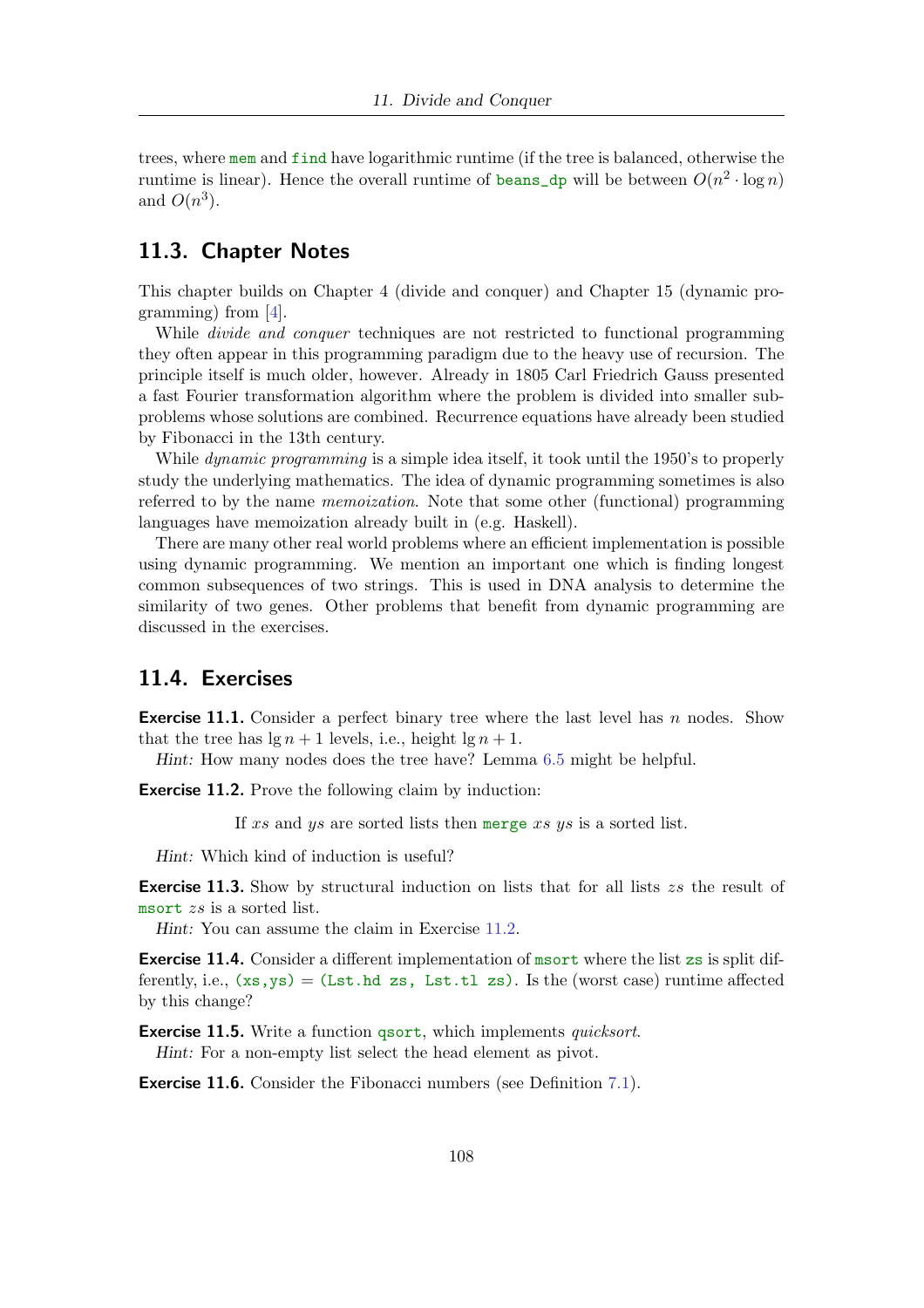- 1. Compute a recurrence equation for the Fibonacci numbers.
- 2. Does the Master Theorem apply to the recurrence from item 1?

**Exercise 11.7.** Consider the following implementation of *insert* sort.

```
let rec insert x = function
| | \rightarrow x| y::ys \rightarrow if x < y then x::y::ys else y::(insert x ys)
let rec isort = function
 | | \rightarrow || x::xs -> insert x (isort xs)
```
- 1. Compute the recurrence equation for isort.
- 2. Solve the recurrence by unfolding it into a tree. Conclude an upper bound for the runtime of isort.
- 3. Does the Master Theorem apply to the recurrence from item 1?

**Exercise 11.8.** Give a recurrence where the Master Theorem does not apply. Hint: Find (un)suitable values for  $a, b$ , and  $f(n)$ .

**Exercise 11.9.** Consider the Optimal Rod Cutting problem. A greedy strategy chooses a j such that  $p_i + p_{n-i}$  is maximal. Then it performs the recursive calls on the shorter rods (of lengths j and  $n - j$ ) such as in the following function:

```
let rec cut\_greedy ps n =if n = 0 then 0
else
 let f i (1,q) =
  let p = price ps i + price ps (n-i) inif p > q then (i,p) else (l,q)in
 let (j, ) = Lst.foldr f (n, price ps n) (IntLst.range 1 n) in
 if j = n then price ps n else cut_greedy ps j + cut\_greedy ps (n-j)
```
- 1. Show that the greedy strategy does not necessarily yield an optimal solution.
- 2. What is the runtime of cut\_greedy?

**Exercise 11.10.** Extend the function cut\_rod such that it also returns how an optimal solution can be obtained by indicating how the rod must be cut.

Hint: Add this information to the lookup table (it might now contain triples  $(r_n, l, r)$ ) where  $r_n$  is the optimal solution to a rod of length n and l and r are the lengths of the left and right rod, respectively).

Exercise 11.11. Consider beans & bowls.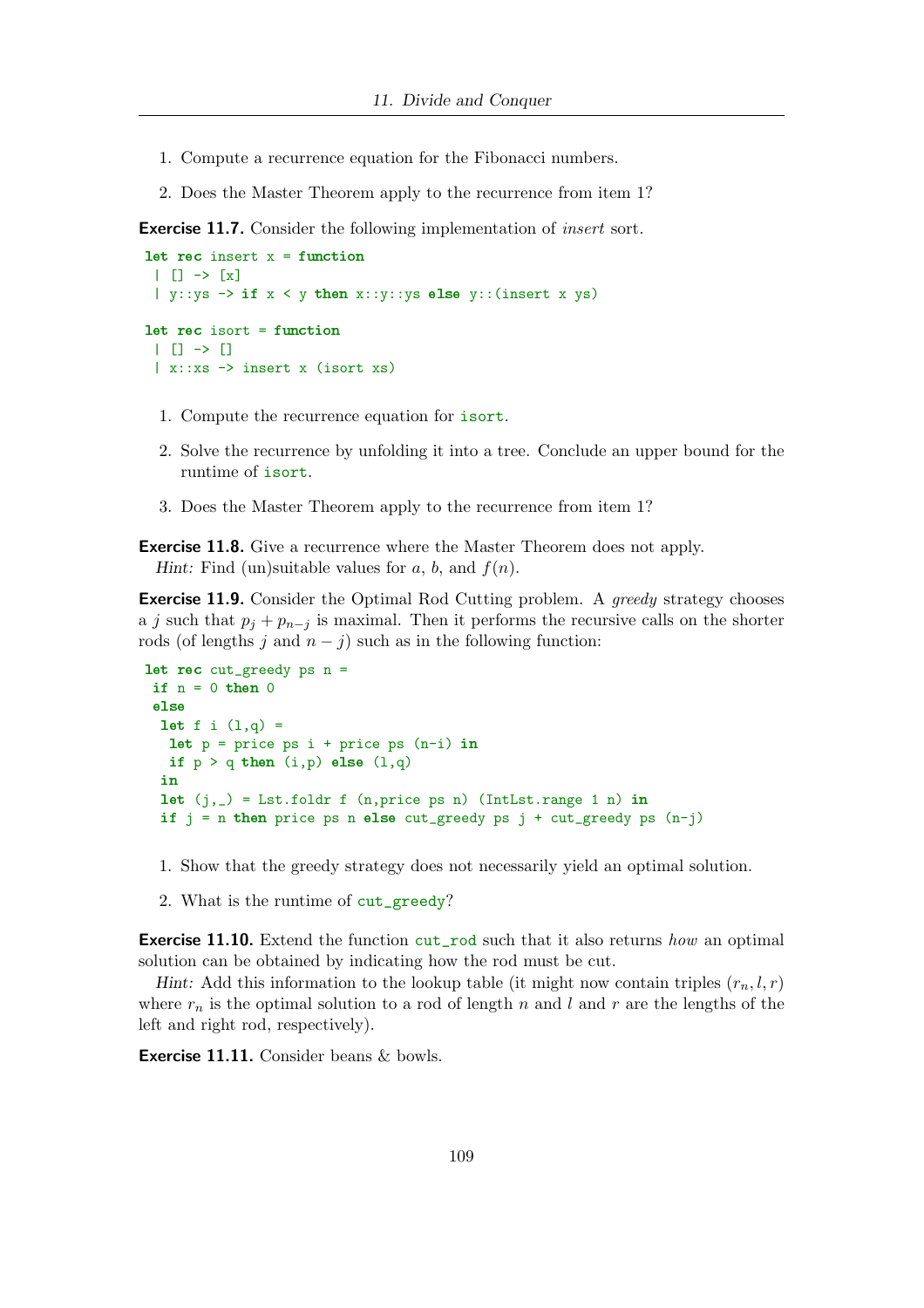- 1. Give an upper bound on the number of recursive calls emerging from beans  $m n$  $(in terms of m and n).$
- 2. Draw the recursive calls emerging from beans 3 3 as a tree. The nodes are labeled beans m n for different values of m and n and there is an edge from node beans m n to node beans  $m'$  n' if the former recursively calls the latter.

Hint: Share identical nodes in the tree.

- 3. Use the tree from (2) to compute the number of (recursive) calls to beans (starting from beans 3 3). Check your computation by adding a counter to beans.
- 4. Use the tree from (2) to compute the number of (recursive) calls to beans (starting from beans\_dp 3 3). Check your computation by adding a counter to beans (inside beans\_dp).

Exercise 11.12. Extend beans\_dp such that it returns the sequence of choices that yield a single black/white bean.

**Exercise 11.13.** Give an upper bound (in terms of m and n) on the size of the lookup table generated for the call beans\_dp  $m n$ . Conclude that the size of the lookup table is quadratic in  $m + n$ . Compare your upper bound with the exact size of the lookup table for  $m = 150$  and  $n = 75$ .

Hint: Note that  $m \times n$  is not a correct upper bound. Why?

Exercise 11.14. Consider Post's Correspondence Problem (PCP). Here PCPs are given as a list of pairs where each pair contains the corresponding words, i.e., the words at the same indices.

```
let pop0 = [([0;1],[0]);([0],[1;0]])let pcp1 = [(0;1],[0]);([1;1],[1;0])] (*no solution*)
let pop2 = [([0;1],[0]);([0;1],[1;1;0]);([0],[1;0;0]);([1;0;0],[1;0]])]let pcp3 = [([1;0;1],[1]);([0],[0;1]);([1;0],[1;1;0]);([1;1],[1;0]])let pcp4 = [([0;1],[0]);([0;0],[1;0])] (*no solution*)
```
The following implementation tries to determine if a PCP has a solution or not by testing all possibilities in a breadth first search. To save memory, common prefixes of two words are removed using the function  $\text{trim.}$ 

```
let rec trim = function(x::xs,y::ys) when x = y \rightarrow trim (xs,ys)| d \rightarrow dlet \text{ extend } (w1,w2) \text{ (d1,d2)} = \text{trim } (w1@d1,w2@d2)let solve ds =let rec solve = function
  | | \rightarrow false
  | ([], []) :: ] \rightarrow true|(x::_y::_c)::ws when x \Leftrightarrow y \rightarrow solve ws
  | w::ws -> solve (ws@Lst.map (extend w) ds)
 in solve (Lst.map trim ds)
```